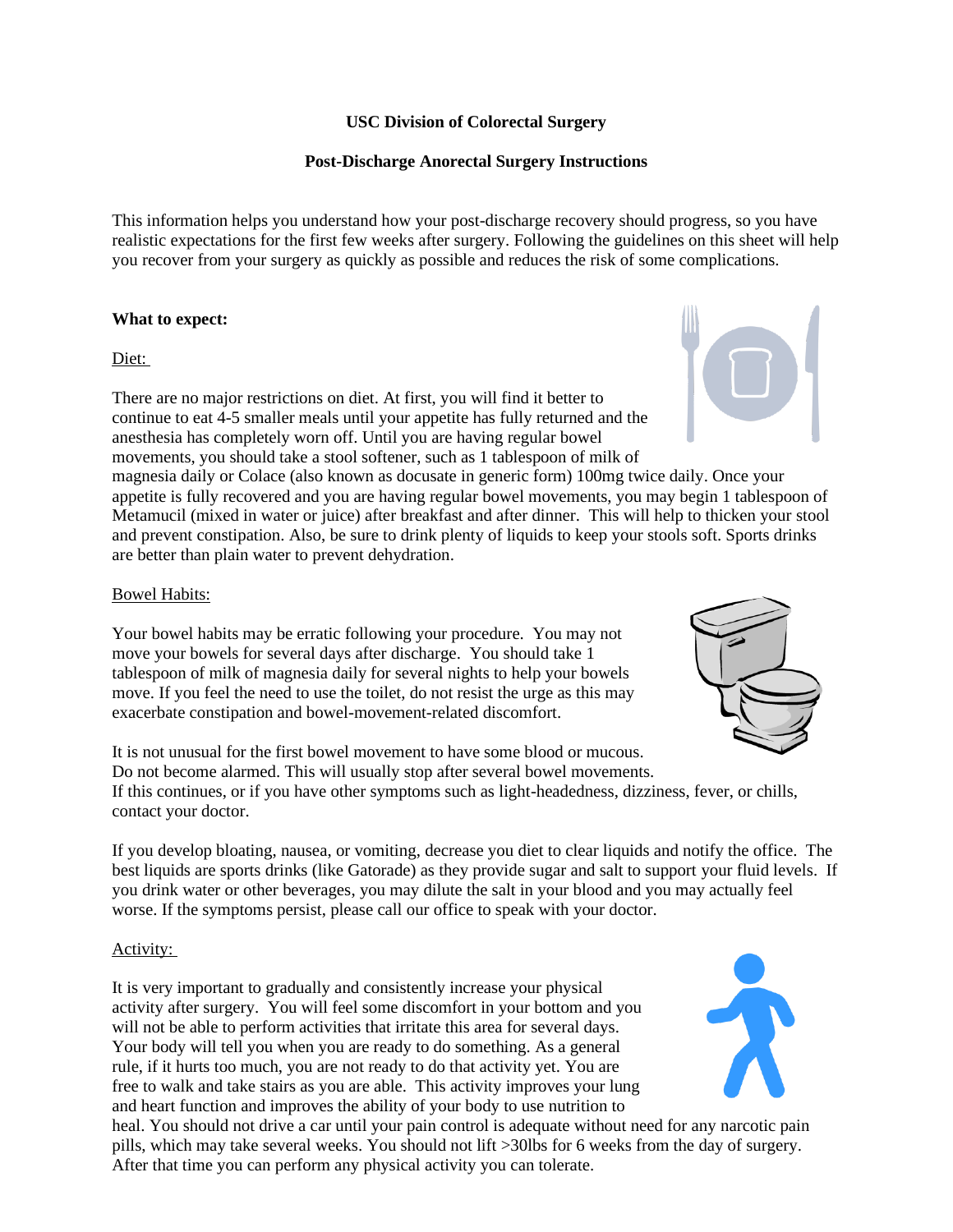#### Wound Care:

Your wound will either be left open or closed with absorbable sutures. It is ok to shower and soak in a Sitz baths, though you should avoid prolonged periods in the water as this may lead to increased swelling. After a bowel movement, be sure to wipe the area dry or use a shower or Sitz bath to clean the area. You do not need special antibiotic or other ointments to clean the area.

If you notice that the wound becomes increasingly painful with time or becomes swollen and bright red around the edges, you may be developing signs of an infection. Please call the office so that we can discuss this.

# Pain control:

You will be discharged with prescriptions pain pills. If you were admitted to the hospital after your surgery, these will be similar medications to what you received while admitted. Everyone is different in how long your pain lasts. Most people average 2-4 weeks of discomfort. Every day should get easier, but it is important to remain patient. You had a surgery in your anorectal region and a period of discomfort is normal. You will be given one or more of the following medications, which should be taken on a schedule. The narcotic medications may be taken as needed for severe pain, but all others should be around the clock without skipped doses. This will help to control your pain better:

> Ibuprofen 600-800mg 3x/day (take routinely on a schedule) Acetaminophen (Tylenol) 650mg every 6 hours (routinely on a schedule) Gabapentin (Neurontin) 300mg 3x/day (routinely on a schedule) Oxycodone (narcotic, as needed every 6-8 hours)

Upon discharge please call our office to make a follow-up appointment in 5-6 weeks. Should any questions or concerns arise, please call our office: **Monday – Friday: 8am-5pm 323-865-3690**

**Weekends, Holidays or after-hours**, you may call our exchange at **323-865-3690** or the hospital operator at **323-442-8500** and ask for the **Colorectal Resident on-call.**